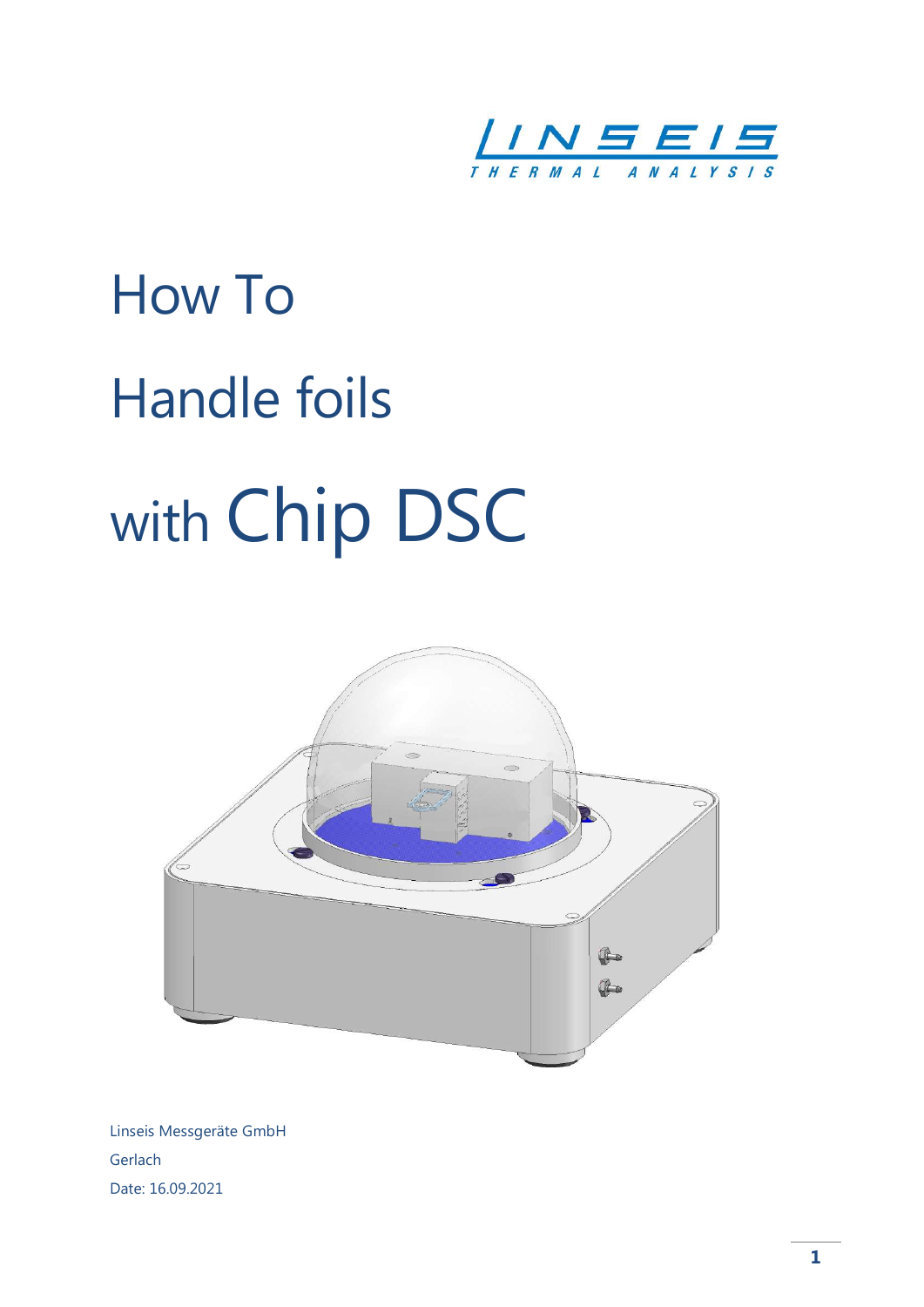

## **Index**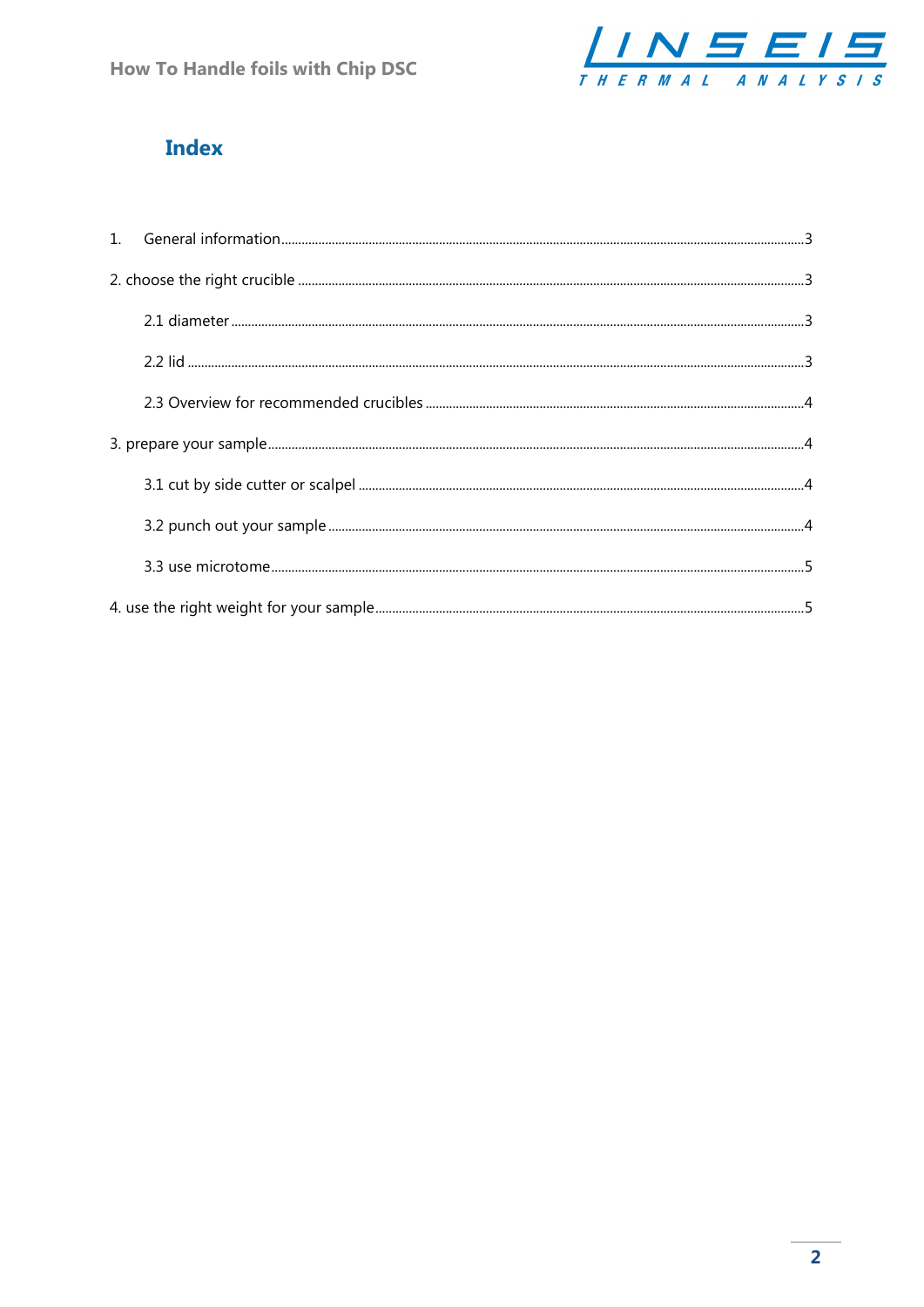

## 1. General information

This manual is a short description for handling foils with the Chip DSC. Keep in mind best measuring results require the sample to be in intimate contact with the crucible bottom. Naturally, the best setup conditions depends on your sample, shape, thickness, temperature range and so on. For more Information, read the other available instructions about software or specific manuals for the Chip DSC.

## 2. choose the right crucible

#### 2.1 diameter

- o Make sure the crucible fits in your sensor (if you want to use third party crucibles)
- o The shape at the bottom must be as flat at possible to have the best possible contact to the sensor
- o The height of the crucible shouldn't be high to minimize thermal gradient through the height.
- o Check our recommendation at 2.3

#### 2.2 lid

- o It is recommended to use a lid while measuring foils.
- o Often the foil change its shape while heating. This undesirably changes the sample-crucible contact surface giving poor DSC results.
- o Two of our lid types are crimped into the crucible. Using this you can be sure, the foil is hold down to the bottom by this lid

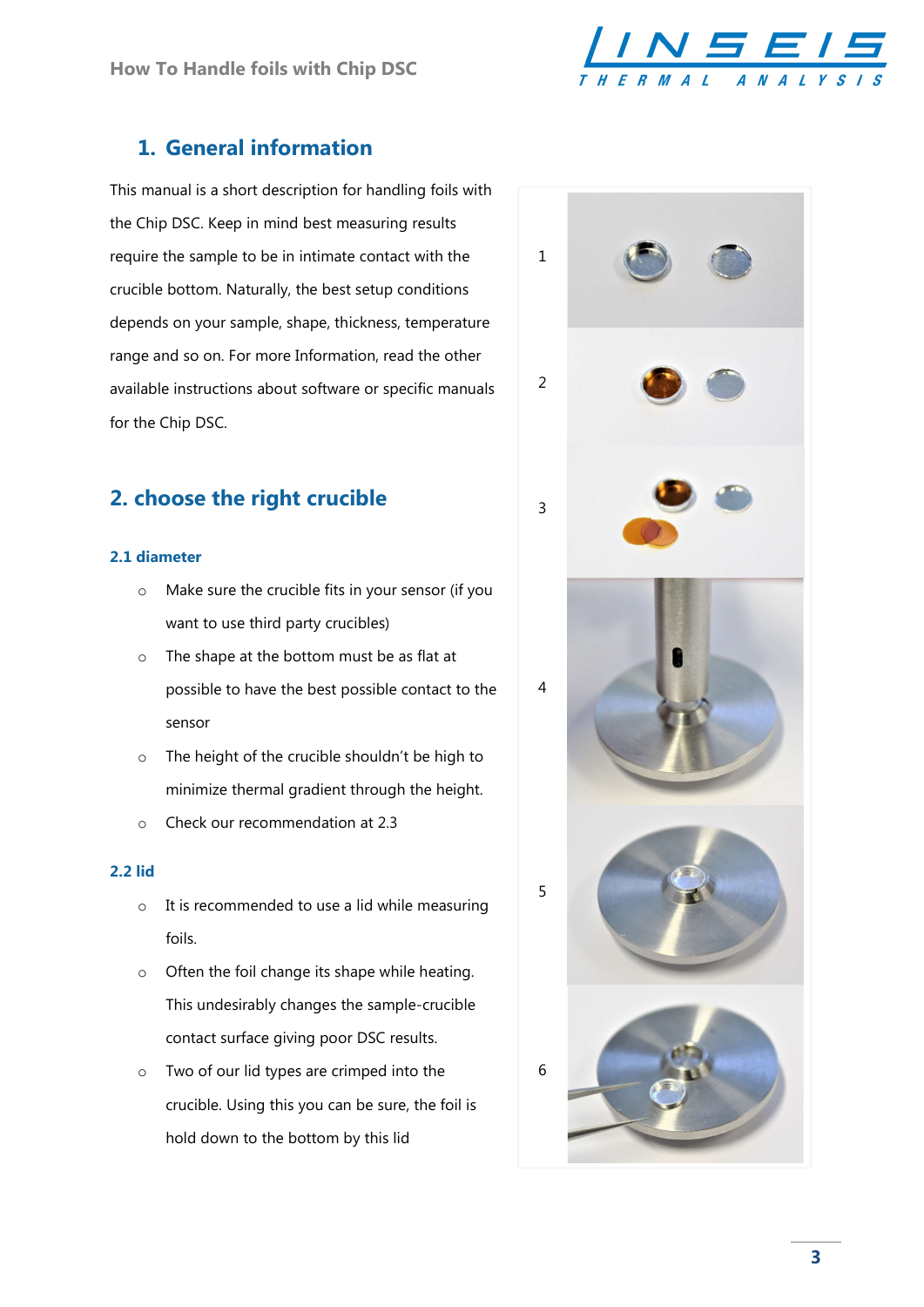

#### 2.3 Overview for recommended crucibles

| <b>Name</b>                                                                              | Best.-Nr.   | <b>Description</b>                                    | <b>Picture</b> |  |  |
|------------------------------------------------------------------------------------------|-------------|-------------------------------------------------------|----------------|--|--|
| Al crucible for                                                                          | 302930      | The most recommended crucible for measuring           |                |  |  |
| foils with lid                                                                           |             | foils. It is very flat with a lid that holds down the |                |  |  |
|                                                                                          |             | sample when sealed.                                   |                |  |  |
| Al crucible for                                                                          | 302930      | The crucible with smaller shape but higher than       |                |  |  |
| small samples                                                                            |             | the others. The lid holds down the sample when        |                |  |  |
| with lid                                                                                 |             | sealed.                                               |                |  |  |
| Al crimpable                                                                             | 30293045 +  | The multifunctional crucible (40µl) when you are      |                |  |  |
| crucible 40µl with                                                                       | 30293044 or | sure, the shape of your sample doesn't change         |                |  |  |
| lid                                                                                      | 30293046    | while heating. Hermetic sealing possible.             |                |  |  |
| Request the compatible crimp-tool for your crucible at your supplier or sale@linseis.com |             |                                                       |                |  |  |

## 3. prepare your sample

#### 3.1 cut by side cutter or scalpel

- o A scalpel or utility knife can be used to cut the foil sample to fit into the crucible.
- o Make sure the cut pieces are small enough to fit in the crucible but large enough you have a good contact to the bottom with just one sample layer.
- o To increase sample weight it is possible to use more layers as well.



#### 3.2 punch out your sample

- o It is possible to punch out fitting circles of your foil using punching tools.
- o Make sure the diameter of your punching tool fits with the diameter of your sample so they can lay flat in your crucible.
- o Using more layers of the punched foil is possible.
- o Inspect the foils after punching to be sure they are not cupped in shape.